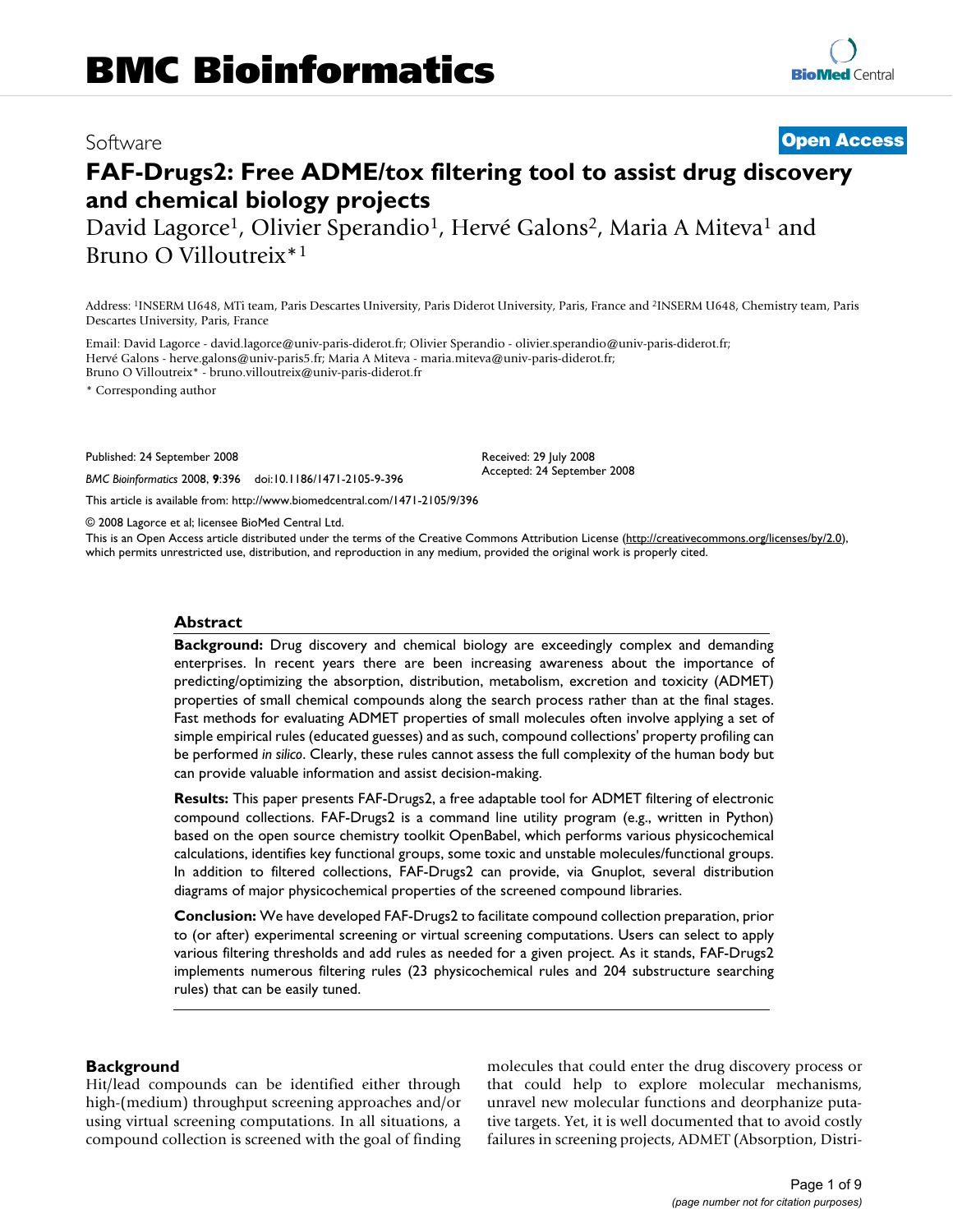bution, Metabolism, Excretion and Toxicity) properties should be considered at an early stage [1-3]. In general, molecules with inadequate properties, even if they do not fail in clinical trials, usually increase the development costs and put significant burden on patients, since, for instance, poorly absorbed drugs have to be given at a higher dose or shifted from oral to intravenous route. A compound collection may be prepared for a chemical biology project or for drug discovery, and in these cases, one may need molecules with a more "lead-like" or "druglike" profile [3-5]. Experimental ADMET measurements allow to investigate several mechanisms, from crossing physiological barriers, group reactivity to metabolism. Different experimental assays have been developed over the years to try to assess/predict ADMET properties, but in silico computations can also be carried out to rapidly analyze a compound collection or prior to synthesis. In general, these calculations provide valuable information that can then be further investigated experimentally [6].

The fastest method for evaluating the drug-like or leadlike properties of a compound is to apply simple rules that characterize the molecule. Well-known rules are, for instance, the so-called "rule of 5" (RO5) [7]. These rules are a set of property values that were derived from classifying the key physicochemical properties of drug compounds. Drug-like molecules, according to Dr. Lipinski, refers to compounds that have sufficiently acceptable ADME properties and sufficiently acceptable toxicity properties to survive through the completion of human Phase I clinical trial. Yet, the rule of 5 only underlines properties that would make a compound a likely orally active drug in humans, but clearly these rules do not investigate directly metabolism, probe if a molecule is a frequent hitter or if it contains reactive functional groups. Over the years, many additional rules have thus been proposed [8,9] and can be smartly combined with the "rule of 5". Several outstanding commercial packages from ChemAxon, OpenEye or the Chemical Computing Group have been developed and can be used to perform this kind of filtering. To this end, each compound can be associated with a series of descriptors deduced from its 1D/2D/3D structures while some specific substructures and physicochemical properties can also be investigated.

In this article, we describe a new enhanced version of FAF-Drugs, which was originally based on the free chemoinformatics toolkit Frowns [10]. The first FAF-Drugs version could only be called online to filter out libraries using a simple set of 14 structural and physicochemical rules. The new (Additional file 1) FAF-Drugs2 version has been entirely rewritten in Python, does not use Frowns (i.e., the chemistry toolkit is no longer maintained) but imports modules from the OpenBabel toolkit. In its current version, FAF-Drugs2 still provides the basic physicochemical

rules computed in the previous version, but it now has many additional features. For instance, it allows selection based upon the number of heavy atoms, search for toxic or undesirable substructures, and permit to flag oral bioavailability using Lipinski's [7], Veber's [8] and Egan's [11] rules. With regard to substructure search, we, for the time being, aim at identifying key toxic functional groups and some toxic and unstable molecules (or groups). We detect 22 "warhead" chelators [12,13], 15 frequent hitters [14], 48 promiscuous inhibitors [15,16] and 116 other key functional groups [17-19]. The package can now be downloaded and users can install it on their workstations and implement new rules as needed.

### **Implementation**

FAF-Drugs2 consists of a set of object oriented Python modules, some of them importing methods from the OpenBabel toolkit. This is made possible through the OpenBabel Python module Pybel that provides to "FAF-Drugs2" access to the OpenBabel C++ library [20].

There are several reasons why we chose to design the software using Python programmable scripting language and the OpenBabel chemoinformatics toolkit. Python is widely used in the scientific community and as such FAF-Drugs2 was developed to be user friendly for the scientists. Furthermore, Python can easily connect external modules written in other languages, hence using facilities of the OpenBabel toolkit. Actually, OpenBabel is a C++ toolkit [21], designed to read, convert, write and dissect molecular files as well as to compute/predict some useful descriptors such as log*P* values, molecular weight while allowing SMARTS substructure search through implementation of the SMARTS language [22]. Moreover all functionalities can be accessed, imported and integrated in our toolkit by using the Pybel module [20]. We indeed aim at providing a free, collaborative and customizable software that could evolve as knowledge and awareness about ADMET increase.

In order to generate a compound collection with acceptable physicochemical properties, several filtering rules are applied, including the well-known Lipinski's rule-of-five (poor oral absorption if the molecular weight is more than 500, log*P* or octanol/water partition coefficient must not be more than 5, H-bond donors must not be more than 5 and H-bond acceptors must not be more than 10) [7]. The main properties computed by FAF-Drugs2 are: the number of rigid and flexible bonds [8], TPSA (topological Polar Surface Area) value according to Ertl *et al*[23], the number and maximum size of system rings, and the presence of unwanted chemicals or chemical substructures (i.e., carried out using SMARTS searches).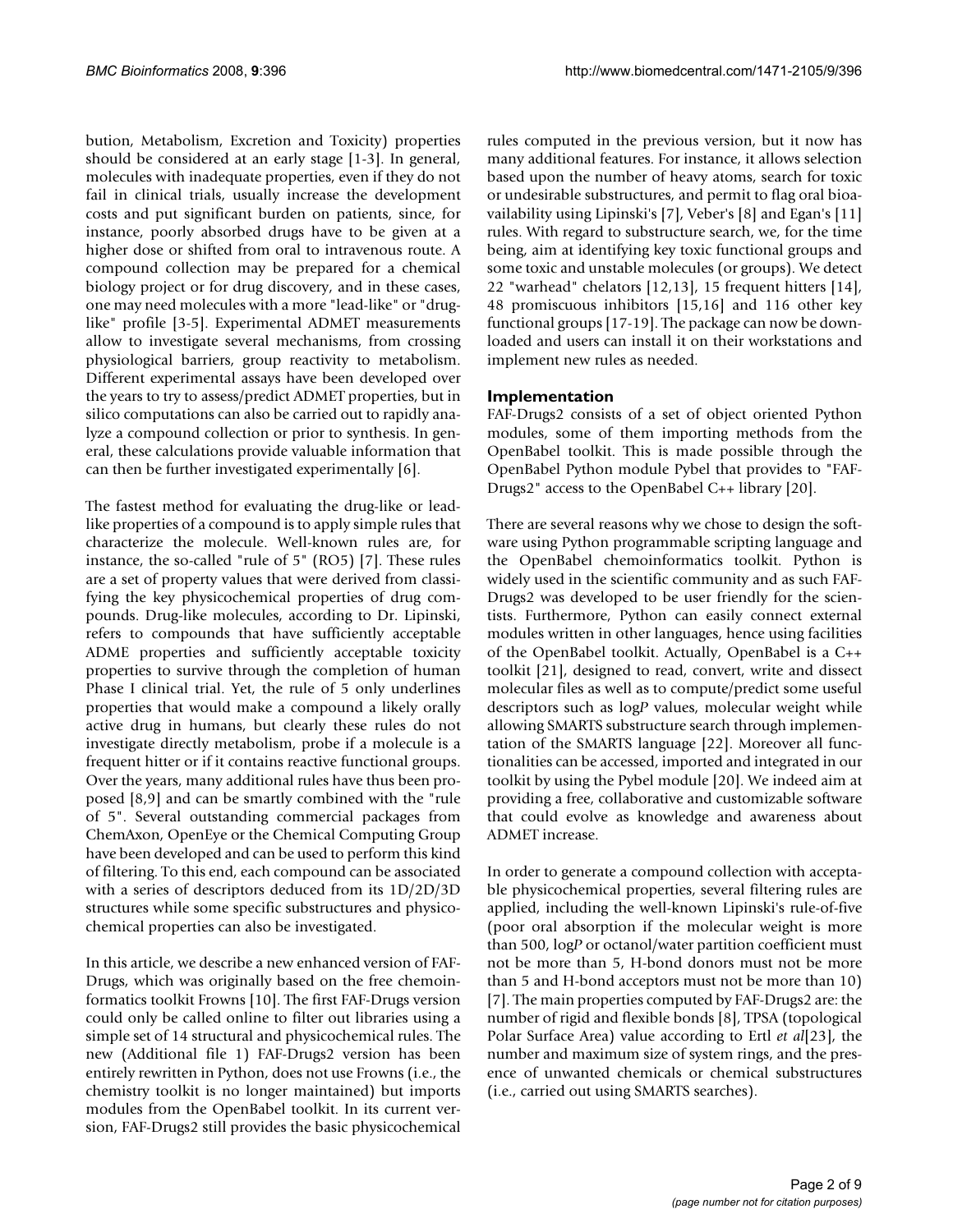#### *FAF-Drugs2 modules*

The top-level objects and modules of FAF-Drugs2 are illustrated in Figure 1. Briefly, the architecture of the program is as follow:

#### *Scanner*

Performs parsing of the parameter files, writing of the output files and removing of duplicate molecules. Furthermore, if the compound libraries contain salts and counterions, this module applies the desalt utility of Pybel.

#### *CreateMol*

Creates molecular objects ready to be filtered.

#### *Rules*

Defines all the filtering rules. This module computes the following descriptors:

A) Directly computed or predicted by using OpenBabel abilities:

(1) Molecular weight (part of Lipinski's RO5).

(2) Number of rotatable bonds.

Defined as any single non-ring bond, bounded to non-terminal heavy atoms according to Veber et al [8]. The amide  $O = C-N$  bonds are not considered because of their high rotational energy barrier.

(3) Number of rigid bonds.

(4) Number of heavy atoms.

(5) Number of atom with a net charge.

(6) Sum of formal charges.

(7) Number of carbon atoms (c), (8) number of heteroatoms (het), (9) Value of ratio het/c.

(10) Specific atoms which are undesirable.

(11,12,13,14) SMARTS substructure searching for functional groups and undesirable molecules:

(a) Reactive or undesirable functional groups according to Rishton *et al* and Oprea *et al*. [9,12,13]

(b) Promiscuous inhibitors according to McGovern *et al*. [24] and Seidler *et al*. [16]

(c) Frequent hitters compounds according to Roche *et al*. [14]

(d) Other functional groups according to Sirois *et al*. [17]

(15) log *P* (part of Lipinski's RO5).

For small collections, the log*P* value is computed by OpenBabel according to Wildman *et al*. [20,25]. If the collection is larger than 10,000 molecules, log*P* should be predicted through the X-Score package (freely available through a license agreement after registration, information can be found at [http://sw16.im.med.umich.edu/soft](http://sw16.im.med.umich.edu/software/xtool/)  $\frac{\text{ware} \times \text{tool}}{\text{,}}$  in this case XlogP values are computed as described in [26].

(16,17) Numbers of Hydrogen bond donors and hydrogen bond acceptors (part of Lipinski's RO5), computed by using SMARTS expression.

B) Other descriptors computed by using in house Python methods.

(18) Topological Polar Surface Area (TPSA) according to the method developed by Ertl *et al*. [23].

(19) Number of rings and (20) maximum size of ring, computed by using in house methods from the *GetRings* module.

(21) Number of violations of Lipinski's RO5 according to Lipinski *et al*. [7].

(22) Veber Rule: defined as TPSA>140Å or number of rotatable bonds>10 [8].

(23) Egan Rule: defined as TPSA > 131.6Å or log *P* > 5.88 [11].

#### *SmartsCodes*

Contains SMARTS patterns for detection of hydrogen bond donors, hydrogen bond acceptors and all SMARTS patterns for functional groups and undesirable molecules.

#### *GetRings*

Contains all functions dedicated to identify the smallest ring systems and the maximum size of rings.

#### *FAFDrugs2*

This is the main module of FAF-Drugs2. It manages molecule through creation of objects, filters the compounds and deals with input and output.

#### *Data sets and program parameters*

Compound libraries must be in a standard SDFile format [27]. Before running FAF-Drugs2, users should edit and check two parameter files named, faf2.param and groups.param. The first one, faf2.param, contains, among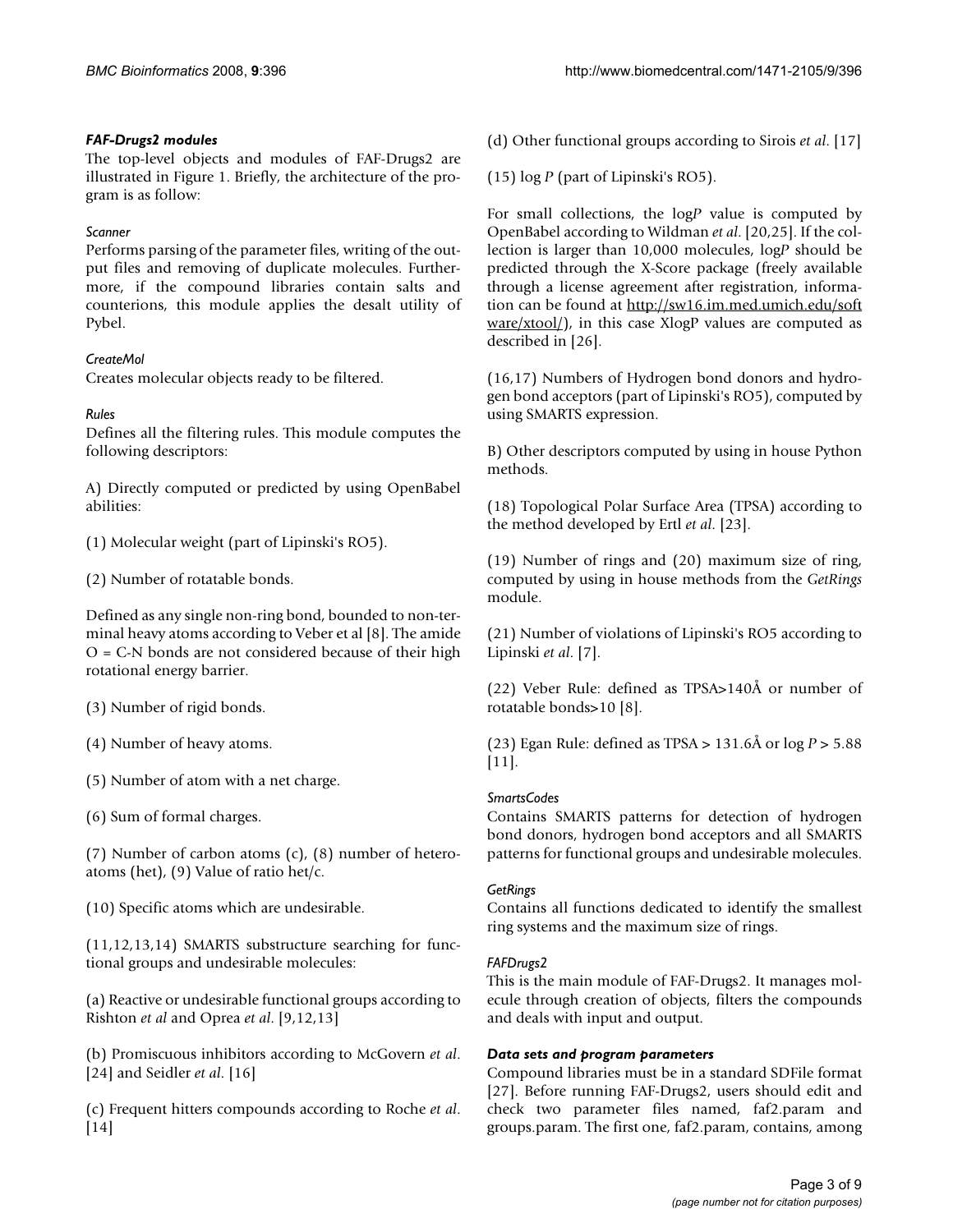

#### Figure 1

**Schematic diagram of the FAF-Drugs2 package architecture**. FAF-Drugs2 requires as input files a compound collection in SDF format and two parameter files, one containing physicochemical thresholds and the other, the list of substructures that have to be investigated. Several output files are generated, among others, one containing the molecules that do pass the filters and another one, the molecules that do not pass the test. In addition, a table file reporting all the computed values/descriptors for each compound is provided (see text for explanations).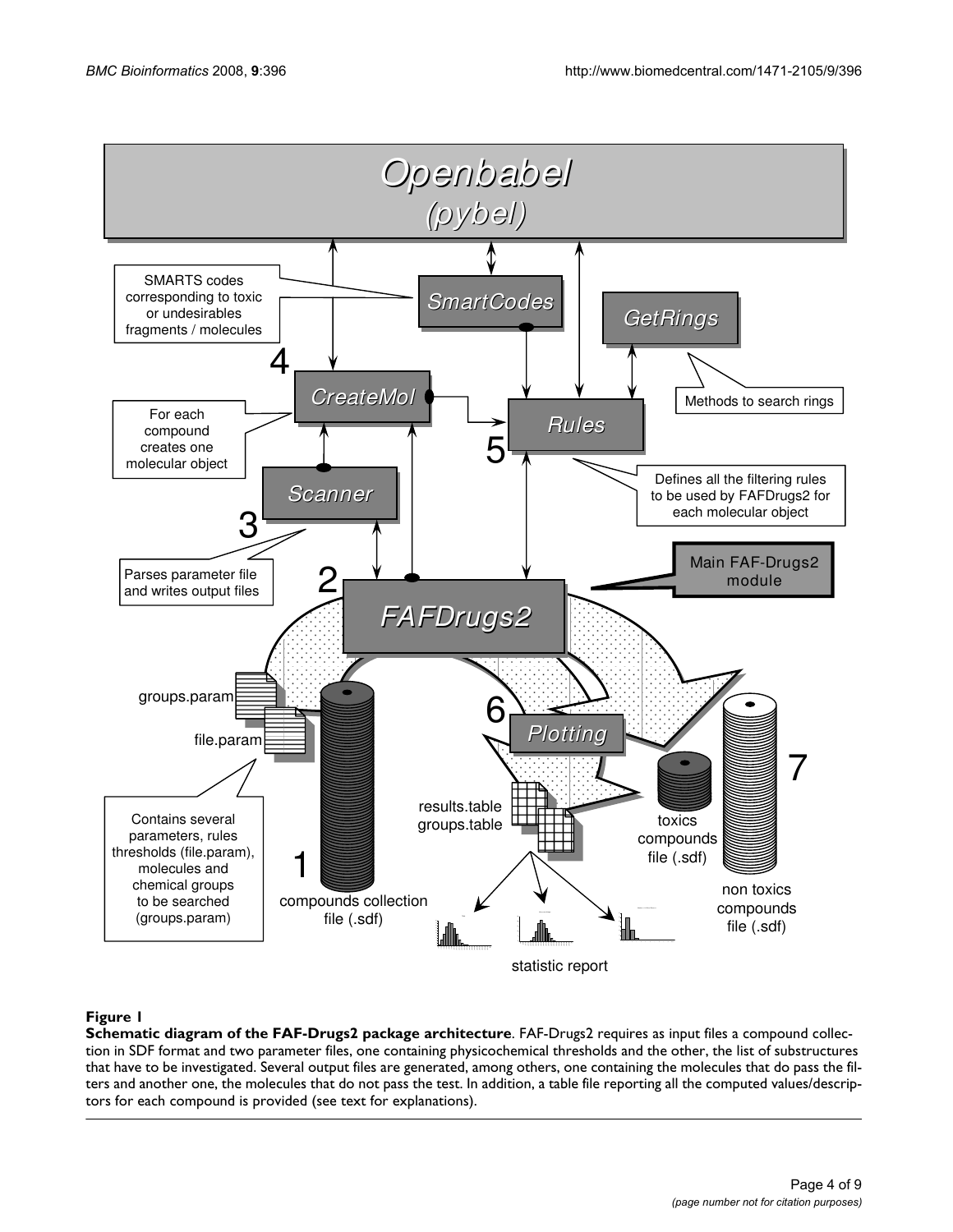others, the input file location, the path to X-Score executable file if needed, and all the physicochemical threshold values. The second one, groups.param, contains filtering rule thresholds for detection of functional groups and for undesirable compounds/groups (e.g., Michael acceptors, nitro or aldehyde).

### **Results**

FAF-Drugs2 is a computer tool (Fig. 1) that helps preparing compound collections. In order to give an example of how to apply this package, we decided to process a large compound collection, namely the June 2008 ChemBridge EXPRESS-Pick™ Database, and provide the key output data obtained by FAF-Drugs2 [28]. This ChemBridge library contains 457,761 compounds. We performed tests on a Linux machine (Dell Precision 690, Bi-Xeon 3 Ghz processors, 2 GB DDRAM, running the CentOS 5 operating system) with the default parameter files. The general properties for this collection (which does not contain any duplicate) as computed by FAF-Drugs2 indicates, among others, that 3,56 % (16315) of the molecules are associated with salts/counterions. Further, figure 2 displays the distribution of the main physico-chemical descriptors for the EXPRESS-Pick™ Database. According to these descriptors, we observed that, 1.98 % (9077) of the molecules have molecular weight over 500, 10,65 % (48769) of the molecules have a XLog*P* value over 5, 0.02 % (85) of the molecules have more than 5 H-Bond donors, 0.04 % (179) of the molecules have more than 10 H-Bond acceptors, 1,74 % (7950) of the molecules have TPSA value over 150, 0.9 % (3978) of the molecules have more than 10 rotatable bonds and finally 0.03% (181) of the molecules contain more than 5 system rings.

Along the same line of reasoning, we illustrate the way FAF-Drugs2 deals with some functional groups (Fig. 3). For example, nitro derivatives have been reported to be hepatocarcinogens [29] and nitroaromatics are reduced to form reactive, nitroanion radical, nitroso intermediate, and N-hydroxy derivative [30]. These reactive metabolites are usually not welcome in drug discovery projects and molecules containing nitroaromatic groups are in general removed from a compound collection or the group will have to be modified later on with another electronwithdrawing group such as trifluoromethyl by chemical synthesis. Yet, it is important to note that some marketed drugs display such a group, like the benzodiazepines, nitrazepam and flunitrazepam and the anti-androgens flutamide and nilutamide [31], among others. When investigating the ChemBridge collection for the presence of nitro groups, we found 48801 molecules (10.8%) containing at least one occurrence of this chemical function.

Also, although a few hydrazinic drugs are used, this group has been regularly associated with hepatoxicity and carcinogenesis [32]. We found 5996 molecules (1.31%) that contain at least one hydrazine group.

Furthermore, some simple compounds can have dramatic effects on Human, for instance some molecules are well known to be carcinogens [33]. For example, aniline or arylamine, a simple aromatic amine, is toxic by inhalation and absorption. This group is regularly pointed out as able to generate toxic metabolites. In addition, some polymorphisms in the N-acetyltransferase 1 (NAT1, one of the major hepatic phase II enzymes) are associated with rapid/slow acetylation phenotypes with altered formation of acetylamino metabolites and increased susceptibility to cancers [34]. However, the arylamine moieties are part of drugs like tacrine and sulfamethoxazole where, in several cases, the amino group has been linked with the hepatotoxity of these drugs [35,36]. We found 232447 (50.8%) compounds in the ChemBridge collection containing one aniline group.

Also, the number of occurrences of some chemical groups could impede the development of molecules that have to be given through oral route. For instance, it is often considered that the number of occurrence of OH groups should not be over 4 or 5 or 6 [37]. It is expected that such polyhydroxylated molecules display poor bioavailability, which is probably a consequence of their rapid metabolic transformation in the liver and gastrointestinal tract [38]. Indeed, we ran FAF-Drugs2 on 4567 drug compounds available at DrugBank [39,40] (small molecule drugs, July 2008, 171 duplicates seem to be present in this library) and found that 501 molecules have more than 3 OH groups and only 144 molecules have more than 5 OH groups. We also carried out this investigation over the ChemBridge collection and we found that 63 compounds (0.01%) possess more than 3 hydroxyl groups.

#### **Discussion**

Drug discovery is an interdisciplinary, expensive and time-consuming process and chemical biology projects share a lot of the difficulties seen in drug discovery programmes. Advances in computational techniques and hardware solutions have enabled in silico methods, and in particular virtual screening, to speed-up modern hit identification and optimization. In most cases, it seems beneficial to run in silico ADMET prediction prior to or after initial screening experiments. Numerous observations over drug compounds have been made over the years leading to a set of rules that can be applied to a compound library or list of molecules, assuming one has appropriate computer methods to parse and dissect each molecule. The structure/atomic composition determine some of the compound's properties. Interaction of the structural properties of a molecule with its physical environment cause physicochemical properties that can be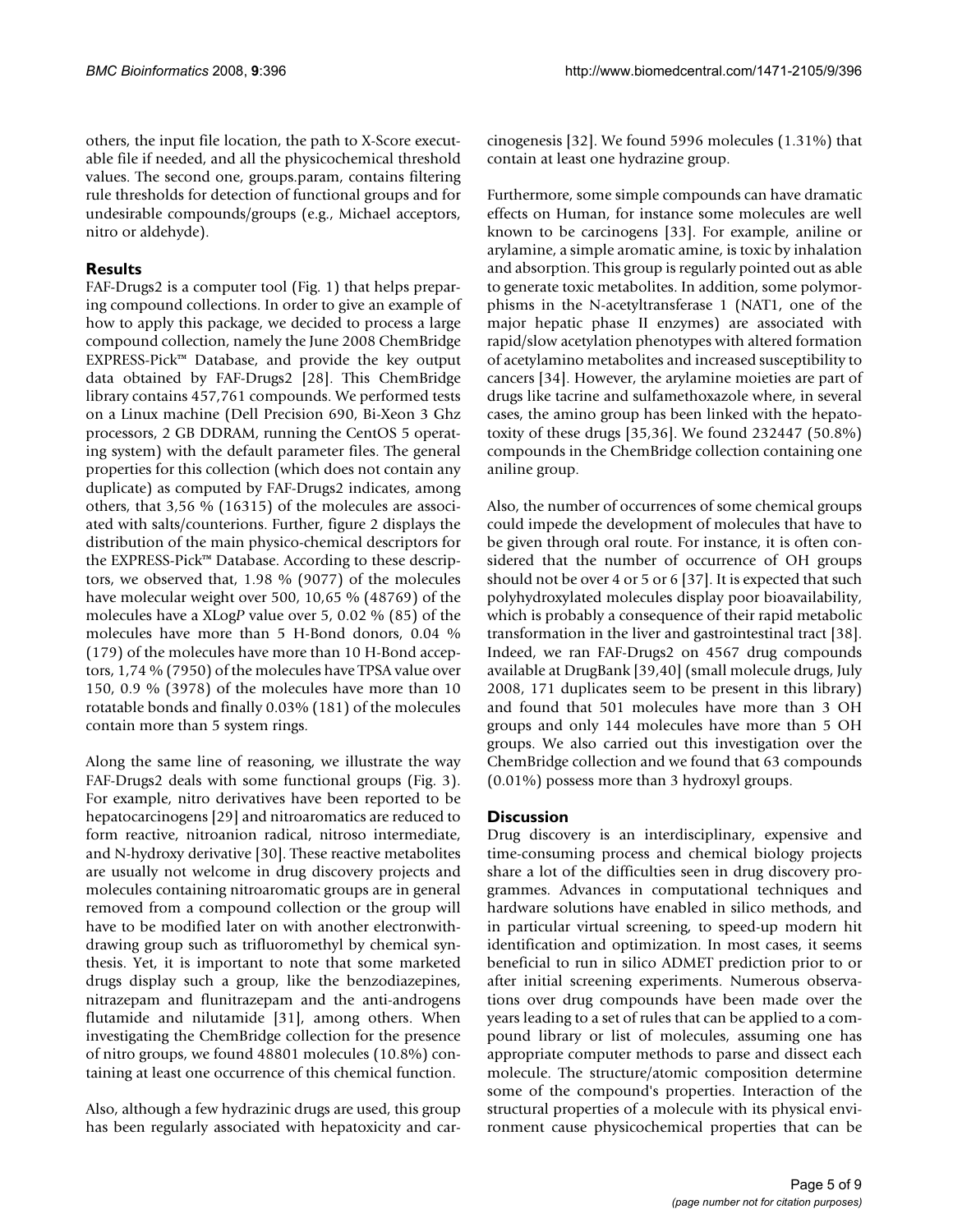

Analysis of the main physicochemical **Figure 2** properties of compound from the ChemBridge EXPRESS-Pick™ Database

**Analysis of the main physicochemical properties of compound from the ChemBridge EXPRESS-Pick™ Database**. Physicochemical profile of the ChemBridge molecules as computed by FAF-Drugs2.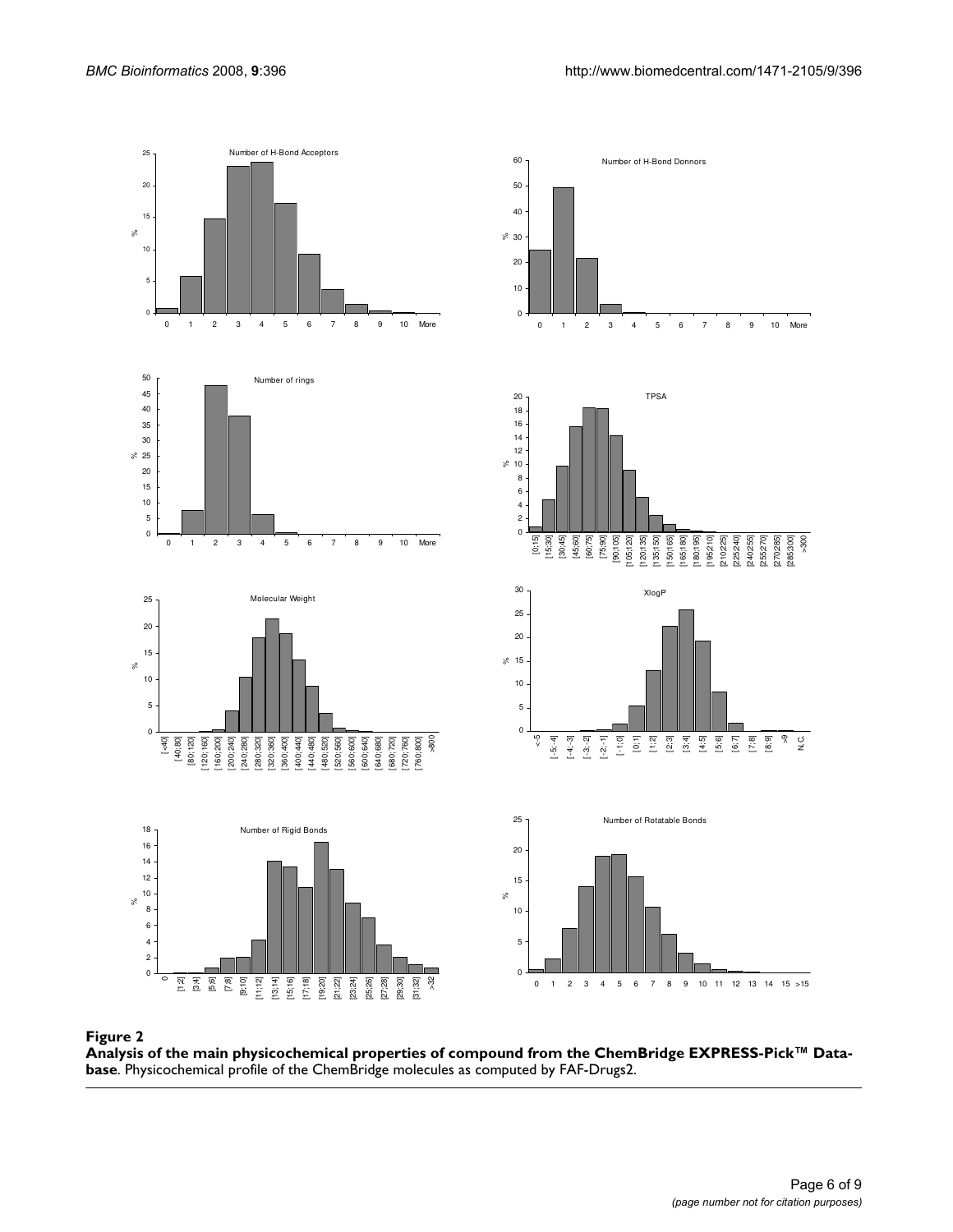| <b>Chemical</b><br>Group | 2D                              | <b>SMARTS</b>                   | <b>ADMET</b><br>properties              |
|--------------------------|---------------------------------|---------------------------------|-----------------------------------------|
| <b>Nitro</b>             |                                 | [#6][\$([NX3](~[OD1])~[OD1])]   | hepatocarcinogenic<br>mutagenic         |
| Aniline                  | NH <sub>2</sub>                 | [NX3]c1ccccc1                   | hemoglobin<br>damages<br>hepatotoxicity |
| Hydrazine                | R''<br>н<br>$\mathsf{R}'$<br>R۰ | [#6][NX3]([!#8])[NX3;H1]([!#8]) | reductant agent<br>hepatocarcinogenic   |

# Examples of undesirable s **Figure 3** ubstructures/functional groups assessed by FAF-Drugs2

**Examples of undesirable substructures/functional groups assessed by FAF-Drugs2**. Many functional groups/molecules can be problematic for drug discovery projects. Here we illustrate this point with three undesirable groups/compounds searched by FAF-Drugs2 (see Text for details).

measured experimentally or estimated in silico. Interactions of the structural properties of compounds with molecules/enzymes cause biochemical properties such as metabolism. Ultimately, when the physicochemical and the biochemical properties interact with a living system they can cause toxicity [41]. From these remarks, it is obvious that simple rules cannot fully estimate pharmacokinetics (e.g., half life, clearance...) nor toxicity, yet, investigations of fundamental physicochemical and/or simple biochemical properties together with structure and substructure analyses provide valuable information and allows for the in silico filtering of a compound collection.

In the present study we present an ADMET filtering package, called FAF-Drugs2, written in Python, which can help preparing a compound collection. The library is loaded into the engine as a SDF file and the program, together with two user-defined parameter files, outputs a "nontoxic file" and a "toxic file" that contain respectively, compounds that do pass the filters and compounds that do not satisfy the rules. In addition, the program writes, in a table format, a full report called "table.results", a report of the substructure search called "groups.table" and a file called "summary.txt" summarizing information about each compound. Finally, the users can have the program plot some of the main physicochemical properties to facilitate graphical analysis of the library. The FAF-Drugs2 package can easily be tuned according to a given project. It has been tested successfully on several libraries (not shown) including the ChemBridge compound collection.

# **Conclusion**

We have developed the FAF-Drugs2 package to facilitate compound collection preparation. Users can select to apply various filtering thresholds and add rules as needed. This application is suitable for conducting filtering of large compound collections and run on Linux platforms. The FAF-Drugs2 package is freely available.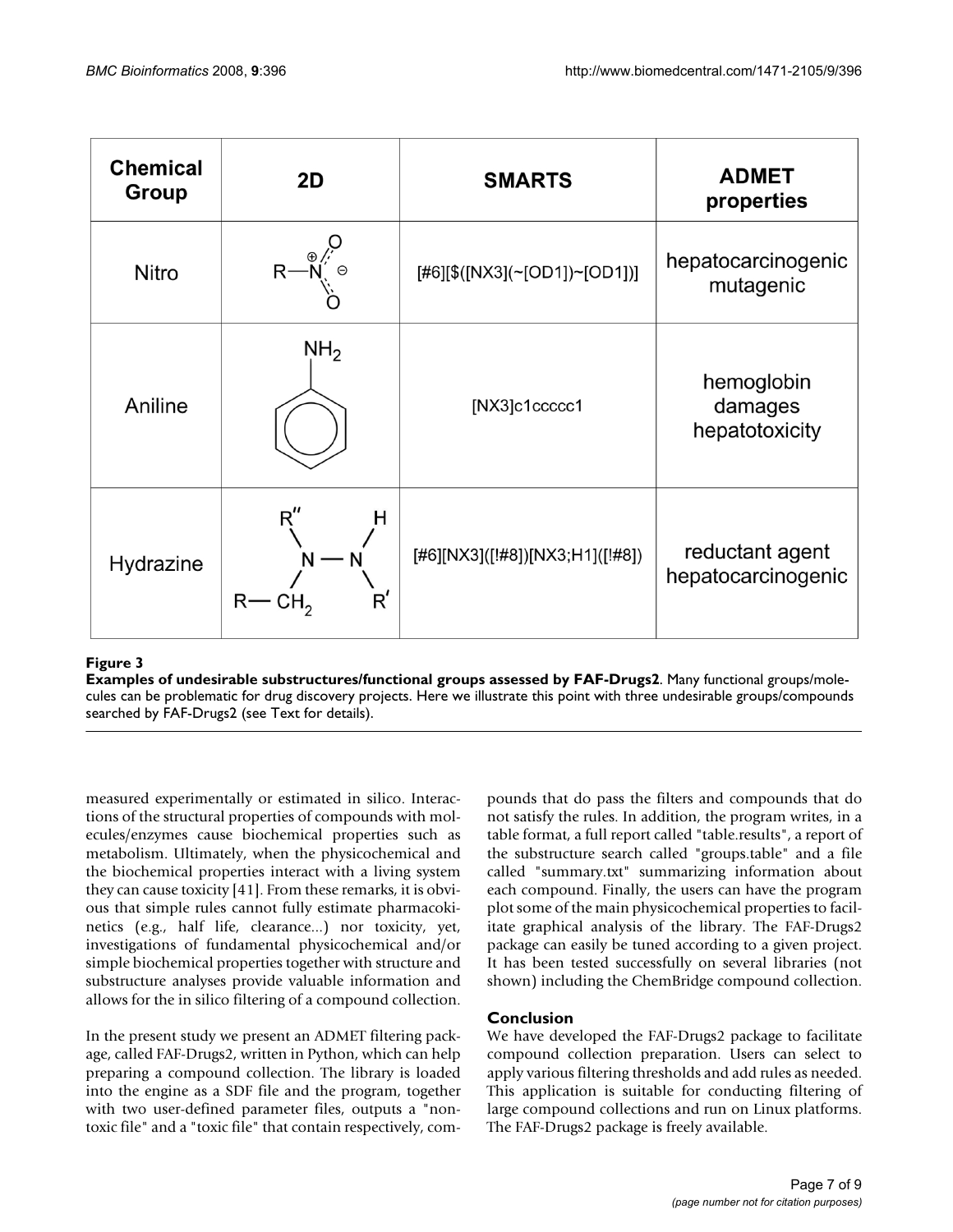#### **Availability and requirements**

• **Project name:** FAF-Drugs2

• **Project home page:** [http://www.vls3d.com/FAF2/](http://www.vls3d.com/FAF2/FAFDrugs2.tar.gz) [FAFDrugs2.tar.gz](http://www.vls3d.com/FAF2/FAFDrugs2.tar.gz)

- **Operating system(s):** Linux
- **Programming language:** Python

• **Other requirements:** Python 2.5.1 or higher, OpenBabel 2.1.1, GnuPlot 4.2.3 (optional), X-Score (optional).

• **License:** GNU GPL

• **Any restrictions to use by non-academics:** None

#### **Authors' contributions**

DL wrote the FAF-Drugs2 Python package, tested the program and drafted the first version of the manuscript. OS and MAM optimized some methods and tested the program. HG and BOV investigated some chemical groups. BOV initiated the project and highlighted the importance of developing a free ADMET toolkit. All authors took an active part in manuscript writing. All authors read and approved the final manuscript.

#### **Additional material**

#### **Additional file 1**

*This file contains the FAF-Drugs2 package and user manual.* Click here for file [\[http://www.biomedcentral.com/content/supplementary/1471-](http://www.biomedcentral.com/content/supplementary/1471-2105-9-396-S1.gz) 2105-9-396-S1.gz]

#### **Acknowledgements**

We would like to thank the Inserm institute, Paris Descartes University and Paris Diderot University for supports.

#### **References**

- 1. Selick HE, Beresford AP, Tarbit MH: **[The emerging importance of](http://www.ncbi.nlm.nih.gov/entrez/query.fcgi?cmd=Retrieve&db=PubMed&dopt=Abstract&list_uids=11790621) [predictive ADME simulation in drug discovery.](http://www.ncbi.nlm.nih.gov/entrez/query.fcgi?cmd=Retrieve&db=PubMed&dopt=Abstract&list_uids=11790621)** *Drug Discov Today* 2002, **7(2):**109-116.
- 2. Kubinyi H: **[Drug research: myths, hype and reality.](http://www.ncbi.nlm.nih.gov/entrez/query.fcgi?cmd=Retrieve&db=PubMed&dopt=Abstract&list_uids=12904816)** *Nat Rev Drug Discov* 2003, **2(8):**665-668.
- 3. Lyne PD: **[Structure-based virtual screening: an overview.](http://www.ncbi.nlm.nih.gov/entrez/query.fcgi?cmd=Retrieve&db=PubMed&dopt=Abstract&list_uids=12546894)** *Drug Discov Today* 2002, **7(20):**1047-1055.
- 4. Oprea TI, Davis AM, Teague SJ, Leeson PD: **[Is there a difference](http://www.ncbi.nlm.nih.gov/entrez/query.fcgi?cmd=Retrieve&db=PubMed&dopt=Abstract&list_uids=11604031) [between leads and drugs? A historical perspective.](http://www.ncbi.nlm.nih.gov/entrez/query.fcgi?cmd=Retrieve&db=PubMed&dopt=Abstract&list_uids=11604031)** *J Chem Inf Comput Sci* 2001, **41(5):**1308-1315.
- 5. Teague SJ, Davis AM, Leeson PD, Oprea T: **[The Design of Leadlike](http://www.ncbi.nlm.nih.gov/entrez/query.fcgi?cmd=Retrieve&db=PubMed&dopt=Abstract&list_uids=10649345) [Combinatorial Libraries.](http://www.ncbi.nlm.nih.gov/entrez/query.fcgi?cmd=Retrieve&db=PubMed&dopt=Abstract&list_uids=10649345)** *Angew Chem Int Ed Engl* 1999, **38(24):**3743-3748.
- 6. Beresford AP, Segall M, Tarbit MH: **[In silico prediction of ADME](http://www.ncbi.nlm.nih.gov/entrez/query.fcgi?cmd=Retrieve&db=PubMed&dopt=Abstract&list_uids=14982146) [properties: are we making progress?](http://www.ncbi.nlm.nih.gov/entrez/query.fcgi?cmd=Retrieve&db=PubMed&dopt=Abstract&list_uids=14982146)** *Curr Opin Drug Discov Devel* 2004, **7(1):**36-42.
- 7. Lipinski CA, Lombardo F, Dominy BW, Feeney PJ: **[Experimental](http://www.ncbi.nlm.nih.gov/entrez/query.fcgi?cmd=Retrieve&db=PubMed&dopt=Abstract&list_uids=11259830) [and computational approaches to estimate solubility and](http://www.ncbi.nlm.nih.gov/entrez/query.fcgi?cmd=Retrieve&db=PubMed&dopt=Abstract&list_uids=11259830)**

**[permeability in drug discovery and development settings.](http://www.ncbi.nlm.nih.gov/entrez/query.fcgi?cmd=Retrieve&db=PubMed&dopt=Abstract&list_uids=11259830)** *Adv Drug Deliv Rev* 2001, **46(1–3):**3-26.

- 8. Veber DF, Johnson SR, Cheng HY, Smith BR, Ward KW, Kopple KD: **[Molecular properties that influence the oral bioavailability of](http://www.ncbi.nlm.nih.gov/entrez/query.fcgi?cmd=Retrieve&db=PubMed&dopt=Abstract&list_uids=12036371) [drug candidates.](http://www.ncbi.nlm.nih.gov/entrez/query.fcgi?cmd=Retrieve&db=PubMed&dopt=Abstract&list_uids=12036371)** *J Med Chem* 2002, **45(12):**2615-2623.
- 9. Oprea TI: **[Property distribution of drug-related chemical](http://www.ncbi.nlm.nih.gov/entrez/query.fcgi?cmd=Retrieve&db=PubMed&dopt=Abstract&list_uids=10756480) [databases.](http://www.ncbi.nlm.nih.gov/entrez/query.fcgi?cmd=Retrieve&db=PubMed&dopt=Abstract&list_uids=10756480)** *J Comput Aided Mol Des* 2000, **14(3):**251-264.
- 10. Miteva MA, Violas S, Montes M, Gomez D, Tuffery P, Villoutreix BO: **[FAF-Drugs: free ADME/tox filtering of compound collec](http://www.ncbi.nlm.nih.gov/entrez/query.fcgi?cmd=Retrieve&db=PubMed&dopt=Abstract&list_uids=16845110)[tions.](http://www.ncbi.nlm.nih.gov/entrez/query.fcgi?cmd=Retrieve&db=PubMed&dopt=Abstract&list_uids=16845110)** *Nucleic Acids Res* 2006:W738-744.
- 11. Egan WJ, Merz KM Jr, Baldwin JJ: **[Prediction of drug absorption](http://www.ncbi.nlm.nih.gov/entrez/query.fcgi?cmd=Retrieve&db=PubMed&dopt=Abstract&list_uids=11052792)**  $u$ sing multivariate statistics. **43(21):**3867-3877.
- 12. Rishton GM: **Reactive compounds and in vitro fake positives in HTS.** *Drug Discov Today* 1997, **2(9):**382-384.
- 13. Rishton GM: **[Nonleadlikeness and leadlikeness in biochemical](http://www.ncbi.nlm.nih.gov/entrez/query.fcgi?cmd=Retrieve&db=PubMed&dopt=Abstract&list_uids=12565011) [screening.](http://www.ncbi.nlm.nih.gov/entrez/query.fcgi?cmd=Retrieve&db=PubMed&dopt=Abstract&list_uids=12565011)** *Drug Discov Today* 2003, **8(2):**86-96.
- 14. Roche O, Schneider P, Zuegge J, Guba W, Kansy M, Alanine A, Bleicher K, Danel F, Gutknecht EM, Rogers-Evans M, *et al.*: **[Develop](http://www.ncbi.nlm.nih.gov/entrez/query.fcgi?cmd=Retrieve&db=PubMed&dopt=Abstract&list_uids=11754585)[ment of a virtual screening method for identification of "fre](http://www.ncbi.nlm.nih.gov/entrez/query.fcgi?cmd=Retrieve&db=PubMed&dopt=Abstract&list_uids=11754585)[quent hitters" in compound libraries.](http://www.ncbi.nlm.nih.gov/entrez/query.fcgi?cmd=Retrieve&db=PubMed&dopt=Abstract&list_uids=11754585)** *J Med Chem* 2002, **45(1):**137-142.
- 15. McGovern SL, Helfand BT, Feng B, Shoichet BK: **A specific mecha-**<br> **nism of nonspecific inhibition.** *J Med Chem* 2003, [nism of nonspecific inhibition.](http://www.ncbi.nlm.nih.gov/entrez/query.fcgi?cmd=Retrieve&db=PubMed&dopt=Abstract&list_uids=13678405) **46(20):**4265-4272.
- 16. Seidler J, McGovern SL, Doman TN, Shoichet BK: **[Identification](http://www.ncbi.nlm.nih.gov/entrez/query.fcgi?cmd=Retrieve&db=PubMed&dopt=Abstract&list_uids=14521410) [and prediction of promiscuous aggregating inhibitors among](http://www.ncbi.nlm.nih.gov/entrez/query.fcgi?cmd=Retrieve&db=PubMed&dopt=Abstract&list_uids=14521410) [known drugs.](http://www.ncbi.nlm.nih.gov/entrez/query.fcgi?cmd=Retrieve&db=PubMed&dopt=Abstract&list_uids=14521410)** *J Med Chem* 2003, **46(21):**4477-4486.
- 17. Sirois S, Hatzakis G, Wei D, Du Q, Chou KC: **[Assessment of](http://www.ncbi.nlm.nih.gov/entrez/query.fcgi?cmd=Retrieve&db=PubMed&dopt=Abstract&list_uids=15680586) [chemical libraries for their druggability.](http://www.ncbi.nlm.nih.gov/entrez/query.fcgi?cmd=Retrieve&db=PubMed&dopt=Abstract&list_uids=15680586)** *Comput Biol Chem* 2005, **29(1):**55-67.
- 18. Hann M, Hudson B, Lewell X, Lifely R, Miller L, Ramsden N: **[Strate](http://www.ncbi.nlm.nih.gov/entrez/query.fcgi?cmd=Retrieve&db=PubMed&dopt=Abstract&list_uids=10529988)[gic pooling of compounds for high-throughput screening.](http://www.ncbi.nlm.nih.gov/entrez/query.fcgi?cmd=Retrieve&db=PubMed&dopt=Abstract&list_uids=10529988)** *J Chem Inf Comput Sci* 1999, **39(5):**897-902.
- 19. Pearce BC, Sofia MJ, Good AC, Drexler DM, Stock DA: **[An empir](http://www.ncbi.nlm.nih.gov/entrez/query.fcgi?cmd=Retrieve&db=PubMed&dopt=Abstract&list_uids=16711725)[ical process for the design of high-throughput screening deck](http://www.ncbi.nlm.nih.gov/entrez/query.fcgi?cmd=Retrieve&db=PubMed&dopt=Abstract&list_uids=16711725) [filters.](http://www.ncbi.nlm.nih.gov/entrez/query.fcgi?cmd=Retrieve&db=PubMed&dopt=Abstract&list_uids=16711725)** *J Chem Inf Model* 2006, **46(3):**1060-1068.
- 20. O'Boyle NM, Morley C, Hutchison GR: **[Pybel: a Python wrapper](http://www.ncbi.nlm.nih.gov/entrez/query.fcgi?cmd=Retrieve&db=PubMed&dopt=Abstract&list_uids=18328109) [for the OpenBabel cheminformatics toolkit.](http://www.ncbi.nlm.nih.gov/entrez/query.fcgi?cmd=Retrieve&db=PubMed&dopt=Abstract&list_uids=18328109)** *Chem Cent J* 2008, **2:**5.
- 21. OpenBabel: **Open Babel 2.1.1.** *Open Babel 2.1.1 edn* 2008 [\[http://](http://openbabel.org/wiki/Main_Page) [openbabel.org/wiki/Main\\_Page\]](http://openbabel.org/wiki/Main_Page).
- 22. Daylight Chemical Information Systems Inc: **SMARTS A Language for Describing Molecular Patterns.** *120 Vantis – Suite 550 – Aliso Viejo, CA 92656* 2007.
- 23. Ertl P, Rohde B, Selzer P: **[Fast calculation of molecular polar](http://www.ncbi.nlm.nih.gov/entrez/query.fcgi?cmd=Retrieve&db=PubMed&dopt=Abstract&list_uids=11020286) [surface area as a sum of fragment-based contributions and](http://www.ncbi.nlm.nih.gov/entrez/query.fcgi?cmd=Retrieve&db=PubMed&dopt=Abstract&list_uids=11020286) its application to the prediction of drug transport properties.** *J Med Chem* 2000, **43(20):**3714-3717.
- 24. McGovern SL, Caselli E, Grigorieff N, Shoichet BK: **[A common](http://www.ncbi.nlm.nih.gov/entrez/query.fcgi?cmd=Retrieve&db=PubMed&dopt=Abstract&list_uids=11931626) [mechanism underlying promiscuous inhibitors from virtual](http://www.ncbi.nlm.nih.gov/entrez/query.fcgi?cmd=Retrieve&db=PubMed&dopt=Abstract&list_uids=11931626) [and high-throughput screening.](http://www.ncbi.nlm.nih.gov/entrez/query.fcgi?cmd=Retrieve&db=PubMed&dopt=Abstract&list_uids=11931626)** *J Med Chem* 2002, **45(8):**1712-1722.
- 25. Wildman SA, Crippen CG: **Prediction of physicochemical parameters by atomic contributions.** *J Chem Inf Comput Sci* 1999, **39:**868-873.
- 26. Wang R: **Calculating partition coefficient by atom-additive method.** *Perspectives in Drug Discovery and Design* 2000, **19:**47-66.
- 27. **SD File format** 2007 [\[http://www.mdl.com/downloads/public/ctfile/](http://www.mdl.com/downloads/public/ctfile/ctfile.pdf) [ctfile.pdf](http://www.mdl.com/downloads/public/ctfile/ctfile.pdf)]. MDL - Symix
- 28. **ChemBridge** 2008 [\[http://www.chembridge.com/collected-screen](http://www.chembridge.com/collected-screening-libraries.html) [ing-libraries.html](http://www.chembridge.com/collected-screening-libraries.html)].
- 29. Gultekin F, Hicyilmaz H: **[Renal deterioration caused by carcino](http://www.ncbi.nlm.nih.gov/entrez/query.fcgi?cmd=Retrieve&db=PubMed&dopt=Abstract&list_uids=17823789)[gens as a consequence of free radical mediated tissue dam](http://www.ncbi.nlm.nih.gov/entrez/query.fcgi?cmd=Retrieve&db=PubMed&dopt=Abstract&list_uids=17823789)[age: a review of the protective action of melatonin.](http://www.ncbi.nlm.nih.gov/entrez/query.fcgi?cmd=Retrieve&db=PubMed&dopt=Abstract&list_uids=17823789)** *Arch Toxicol* 2007, **81(10):**675-681.
- 30. Metosh-Dickey CA, Mason RP, Winston GW: **[Nitroarene reduc](http://www.ncbi.nlm.nih.gov/entrez/query.fcgi?cmd=Retrieve&db=PubMed&dopt=Abstract&list_uids=9925796)tion and generation of free radicals by cell-free extracts of [wild-type, and nitroreductase-deficient and -enriched Sal](http://www.ncbi.nlm.nih.gov/entrez/query.fcgi?cmd=Retrieve&db=PubMed&dopt=Abstract&list_uids=9925796)monella typhimurium strains used in the umu gene induc[tion assay.](http://www.ncbi.nlm.nih.gov/entrez/query.fcgi?cmd=Retrieve&db=PubMed&dopt=Abstract&list_uids=9925796)** *Toxicol Appl Pharmacol* 1999, **154(2):**126-134.
- 31. Boelsterli UA, Ho HK, Zhou S, Leow KY: **[Bioactivation and hepa](http://www.ncbi.nlm.nih.gov/entrez/query.fcgi?cmd=Retrieve&db=PubMed&dopt=Abstract&list_uids=17073576)[totoxicity of nitroaromatic drugs.](http://www.ncbi.nlm.nih.gov/entrez/query.fcgi?cmd=Retrieve&db=PubMed&dopt=Abstract&list_uids=17073576)** *Curr Drug Metab* 2006, **7(7):**715-727.